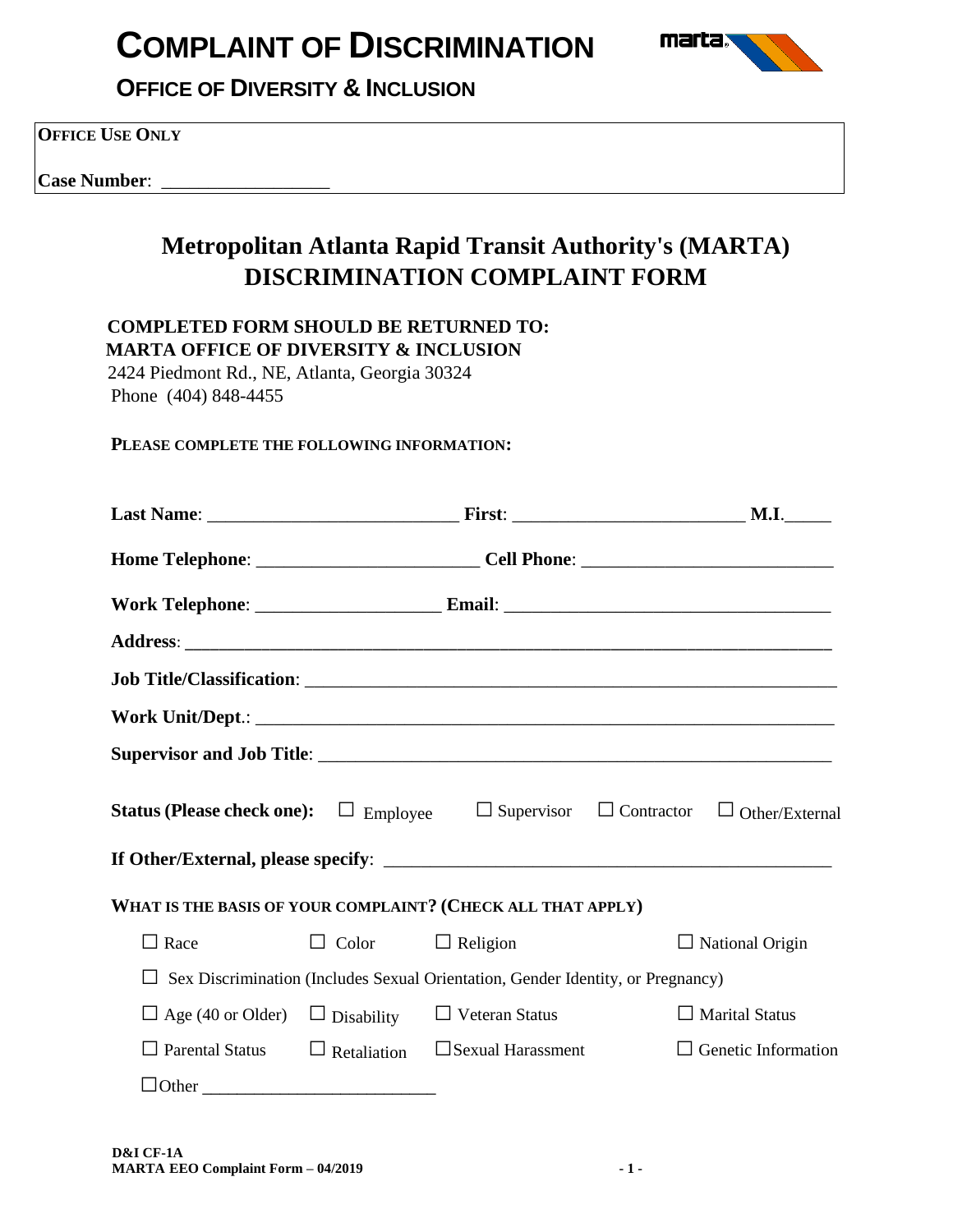

### **OFFICE OF DIVERSITY & INCLUSION**

| WHAT IS THE ISSUE ASSOCIATED WITH YOUR COMPLAINT? (CHECK ALL THAT APPLY)                                                                                                                                                      |                               |                               |  |  |  |
|-------------------------------------------------------------------------------------------------------------------------------------------------------------------------------------------------------------------------------|-------------------------------|-------------------------------|--|--|--|
| $\Box$ Admission                                                                                                                                                                                                              | $\Box$ Compensation           | $\Box$ Demotion               |  |  |  |
| $\Box$ Discharge/Termination                                                                                                                                                                                                  | Disciplinary Action<br>$\Box$ | $\Box$ Failure to accommodate |  |  |  |
| Failure to Hire/Non-selection                                                                                                                                                                                                 | $\Box$ Grading                | $\Box$ Harassment             |  |  |  |
| <b>Hostile Work Environment</b>                                                                                                                                                                                               | $\Box$ Non-promotion          | $\Box$ Performance Evaluation |  |  |  |
| $\Box$ Sexual Harassment                                                                                                                                                                                                      | Transfer                      | $\Box$ Work Conditions        |  |  |  |
|                                                                                                                                                                                                                               |                               |                               |  |  |  |
| WHO DO YOU ALLEGE DISCRIMINATED AGAINST YOU (RESPONDENT)?                                                                                                                                                                     |                               |                               |  |  |  |
| <b>Name</b>                                                                                                                                                                                                                   |                               | <b>Job Title</b>              |  |  |  |
|                                                                                                                                                                                                                               |                               |                               |  |  |  |
| <u> 1980 - Johann Barbara, martin da basar da basar da basar da basar da basar da basar da basar da basar da basa</u>                                                                                                         |                               |                               |  |  |  |
|                                                                                                                                                                                                                               |                               |                               |  |  |  |
| the control of the control of the control of the control of the control of the control of the control of the control of the control of the control of the control of the control of the control of the control of the control |                               |                               |  |  |  |
|                                                                                                                                                                                                                               |                               |                               |  |  |  |
| WHEN DID THE ALLEGED DISCRIMINATION OCCUR?                                                                                                                                                                                    |                               |                               |  |  |  |

**DESCRIBE WHAT HAPPENED.** (Please provide as much detail as possible and include information such as dates, locations, persons involved or present, behaviors, comments, other incidents, etc. Please attach additional paper if necessary).

\_\_\_\_\_\_\_\_\_\_\_\_\_\_\_\_\_\_\_\_\_\_\_\_\_\_\_\_\_\_\_\_\_\_\_\_\_\_\_\_\_\_\_\_\_\_\_\_\_\_\_\_\_\_\_\_\_\_\_\_\_\_\_\_\_\_\_\_\_\_\_\_\_\_\_\_\_\_

\_\_\_\_\_\_\_\_\_\_\_\_\_\_\_\_\_\_\_\_\_\_\_\_\_\_\_\_\_\_\_\_\_\_\_\_\_\_\_\_\_\_\_\_\_\_\_\_\_\_\_\_\_\_\_\_\_\_\_\_\_\_\_\_\_\_\_\_\_\_\_\_\_\_\_\_\_\_

\_\_\_\_\_\_\_\_\_\_\_\_\_\_\_\_\_\_\_\_\_\_\_\_\_\_\_\_\_\_\_\_\_\_\_\_\_\_\_\_\_\_\_\_\_\_\_\_\_\_\_\_\_\_\_\_\_\_\_\_\_\_\_\_\_\_\_\_\_\_\_\_\_\_\_\_\_\_

\_\_\_\_\_\_\_\_\_\_\_\_\_\_\_\_\_\_\_\_\_\_\_\_\_\_\_\_\_\_\_\_\_\_\_\_\_\_\_\_\_\_\_\_\_\_\_\_\_\_\_\_\_\_\_\_\_\_\_\_\_\_\_\_\_\_\_\_\_\_\_\_\_\_\_\_\_\_

\_\_\_\_\_\_\_\_\_\_\_\_\_\_\_\_\_\_\_\_\_\_\_\_\_\_\_\_\_\_\_\_\_\_\_\_\_\_\_\_\_\_\_\_\_\_\_\_\_\_\_\_\_\_\_\_\_\_\_\_\_\_\_\_\_\_\_\_\_\_\_\_\_\_\_\_\_\_

\_\_\_\_\_\_\_\_\_\_\_\_\_\_\_\_\_\_\_\_\_\_\_\_\_\_\_\_\_\_\_\_\_\_\_\_\_\_\_\_\_\_\_\_\_\_\_\_\_\_\_\_\_\_\_\_\_\_\_\_\_\_\_\_\_\_\_\_\_\_\_\_\_\_\_\_\_\_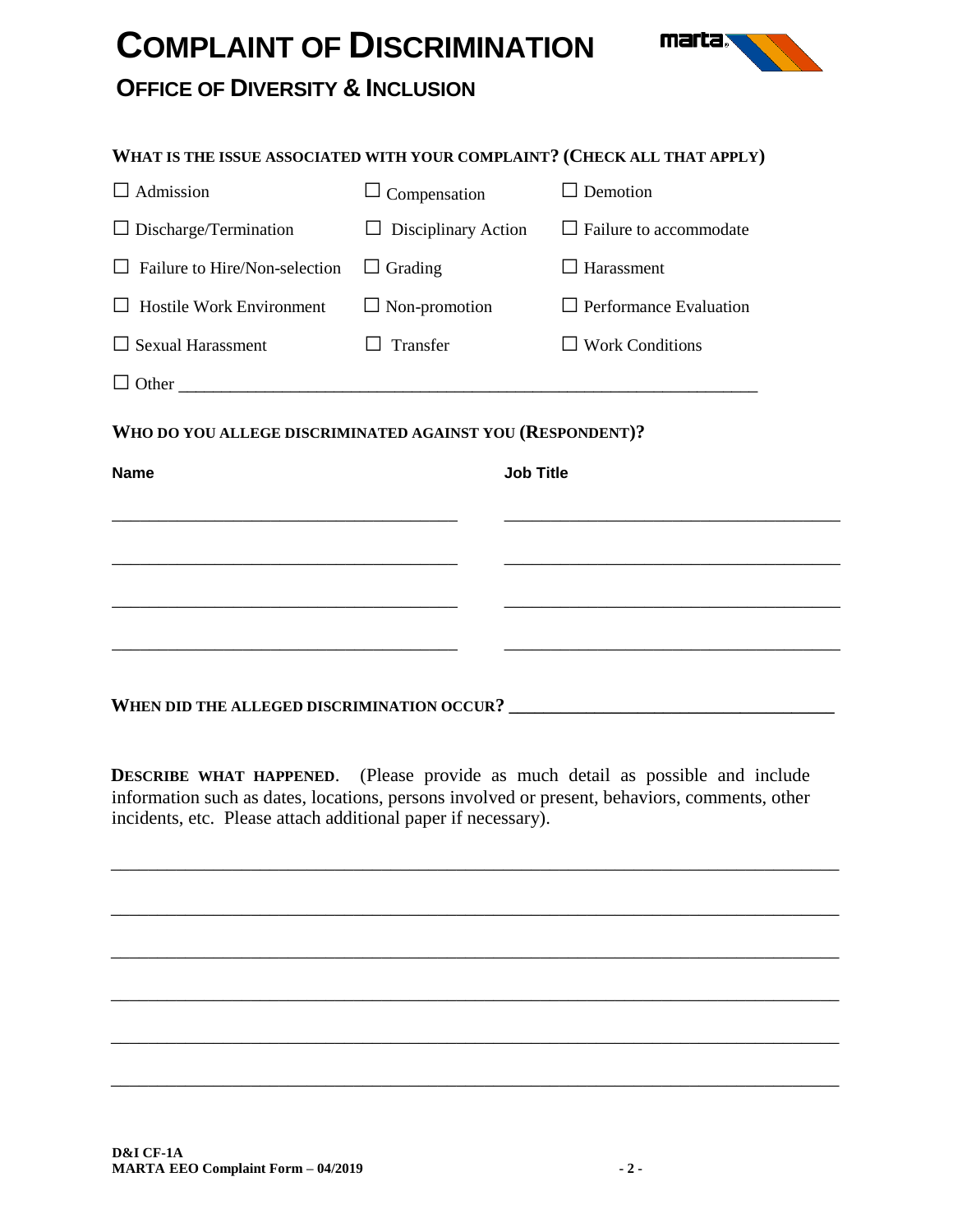| LIST ALL WITNESSES (IF ANY) TO THE INCIDENTS YOU DESCRIBED:<br><b>Contact Number</b> |
|--------------------------------------------------------------------------------------|
|                                                                                      |
| HAVE EFFORTS BEEN MADE TO RESOLVE THIS COMPLAINT WITH A SUPERVISOR OR OFFICIAL?      |
| (Circle one) Yes No IF YES, PLEASE INDICATE THE INDIVIDUAL(S), DATE OF COMPLAINT,    |
|                                                                                      |
|                                                                                      |

**WHAT IS YOUR REQUESTED REMEDY (WHAT CORRECTIVE ACTION DO YOU BELIEVE WOULD RESOLVE YOUR COMPLAINT)?** 

**\_\_\_\_\_\_\_\_\_\_\_\_\_\_\_\_\_\_\_\_\_\_\_\_\_\_\_\_\_\_\_\_\_\_\_\_\_\_\_\_\_\_\_\_\_\_\_\_\_\_\_\_\_\_\_\_\_\_\_\_\_\_\_\_\_\_\_\_\_\_\_\_\_\_\_\_\_\_\_\_\_\_\_** 

**\_\_\_\_\_\_\_\_\_\_\_\_\_\_\_\_\_\_\_\_\_\_\_\_\_\_\_\_\_\_\_\_\_\_\_\_\_\_\_\_\_\_\_\_\_\_\_\_\_\_\_\_\_\_\_\_\_\_\_\_\_\_\_\_\_\_\_\_\_\_\_\_\_\_\_\_\_\_\_\_\_** 

**Are you willing to participate in counseling, mediation, or facilitation to seek an early resolution of your claim(s)? (Check one)**

☐ **Yes** ☐ **No**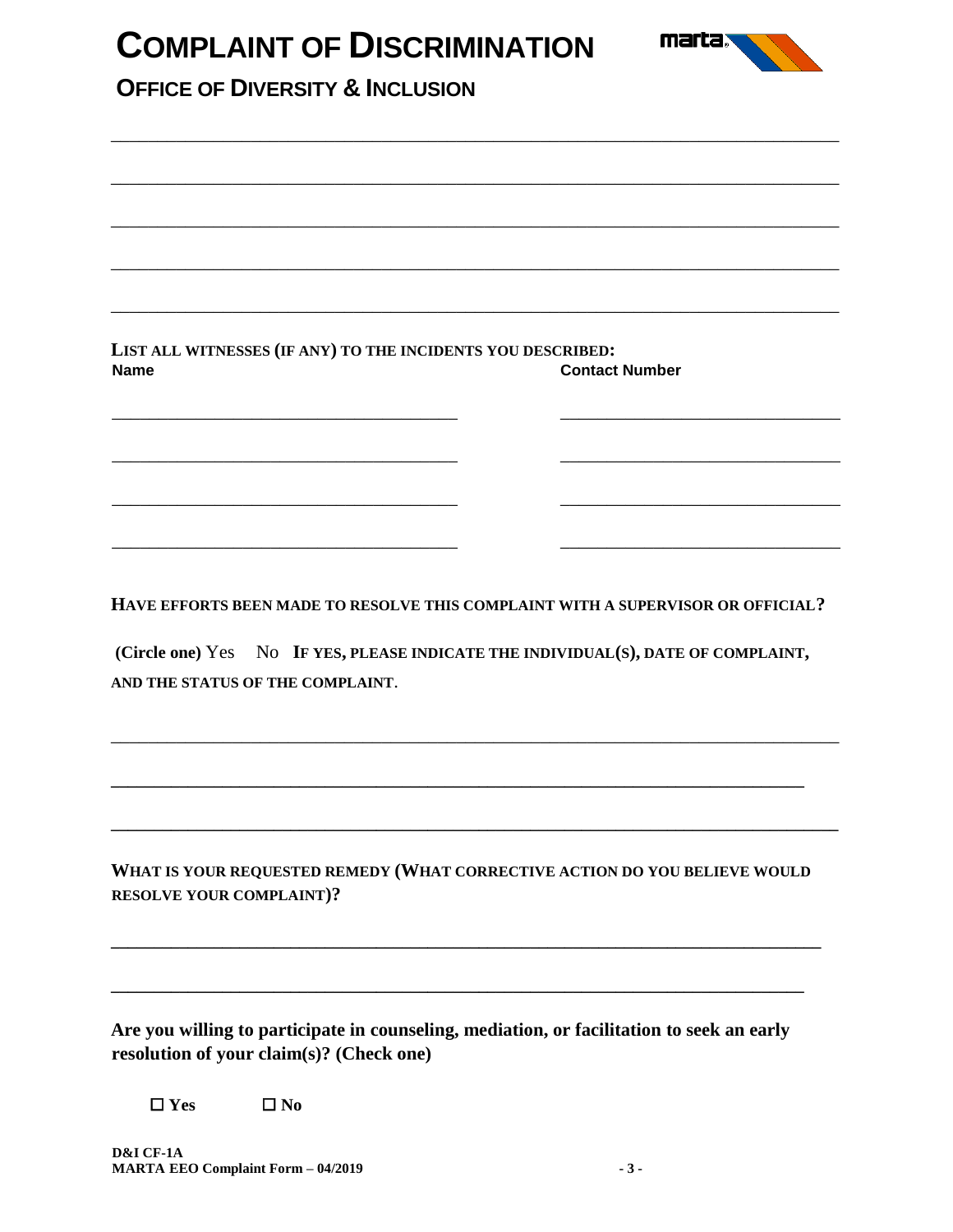

### **OFFICE OF DIVERSITY & INCLUSION**

**If yes, please select which form of early resolution you would prefer (Circle One):**

**Counseling Mediation Facilitation**

**HAVE YOU FILED A PREVIOUS COMPLAINT OF DISCRIMINATION? (Circle one)** Yes No

\_\_\_\_\_\_\_\_\_\_\_\_\_\_\_\_\_\_\_\_\_\_\_\_\_\_\_\_\_\_\_\_\_\_\_\_\_\_\_\_\_\_\_\_\_\_\_\_\_\_\_\_\_\_\_\_\_\_\_\_\_\_\_\_\_\_\_\_\_\_\_\_\_\_\_\_\_\_

\_\_\_\_\_\_\_\_\_\_\_\_\_\_\_\_\_\_\_\_\_\_\_\_\_\_\_\_\_\_\_\_\_\_\_\_\_\_\_\_\_\_\_\_\_\_\_\_\_\_\_\_\_\_\_\_\_\_\_\_\_\_\_\_\_\_\_\_\_\_\_\_\_\_\_\_\_\_

\_\_\_\_\_\_\_\_\_\_\_\_\_\_\_\_\_\_\_\_\_\_\_\_\_\_\_\_\_\_\_\_\_\_\_\_\_\_\_\_\_\_\_\_\_\_\_\_\_\_\_\_\_\_\_\_\_\_\_\_\_\_\_\_\_\_\_\_\_\_\_\_\_\_\_\_\_\_

\_\_\_\_\_\_\_\_\_\_\_\_\_\_\_\_\_\_\_\_\_\_\_\_\_\_\_\_\_\_\_\_\_\_\_\_\_\_\_\_\_\_\_\_\_\_\_\_\_\_\_\_\_\_\_\_\_\_\_\_\_\_\_\_\_\_\_\_\_\_\_\_\_\_\_\_\_\_

**IF SO, PLEASE DESCRIBE THE INCIDENT, WHEN IT OCCURRED, WHEN YOU FILED THE COMPLAINT, AND THE STATUS OF THE COMPLAINT.**

**WHO DID YOU FILE YOUR PREVIOUS COMPLAINT WITH?**

| $\Box$ MARTA Diversity & Inclusion $\Box$ EEOC |  |
|------------------------------------------------|--|
|------------------------------------------------|--|

| <b>DO YOU HAVE A REPRESENTATIVE?</b> (Circle one) Yes No IF SO, PLEASE |  |  |  |  |  |  |  |  |
|------------------------------------------------------------------------|--|--|--|--|--|--|--|--|
| PROVIDE YOUR REPRESENTATIVE'S NAME AND CONTACT INFORMATION.            |  |  |  |  |  |  |  |  |

**IS YOUR REPRESENTATIVE AN ATTORNEY? (Circle one)** Yes No

#### **AFFIRMATION**

\_\_\_\_\_\_\_\_\_\_\_\_\_\_\_\_\_\_\_\_\_\_\_\_\_\_\_\_\_\_\_\_\_\_\_\_\_\_\_\_\_\_\_\_\_\_\_\_\_\_\_\_\_\_\_\_\_\_\_\_\_\_\_\_\_\_\_\_\_\_\_\_\_\_\_\_\_\_

\_\_\_\_\_\_\_\_\_\_\_\_\_\_\_\_\_\_\_\_\_\_\_\_\_\_\_\_\_\_\_\_\_\_\_\_\_\_\_\_\_\_\_\_\_\_\_\_\_\_\_\_\_\_\_\_\_\_\_\_\_\_\_\_\_\_\_\_\_\_\_\_\_\_\_\_\_\_

**I affirm that I have read the above charge and that it is true and correct to the best of my knowledge, information and belief. I am willing to fully cooperate in the D&I investigative process and provide whatever evidence/documents which may be requested of me.**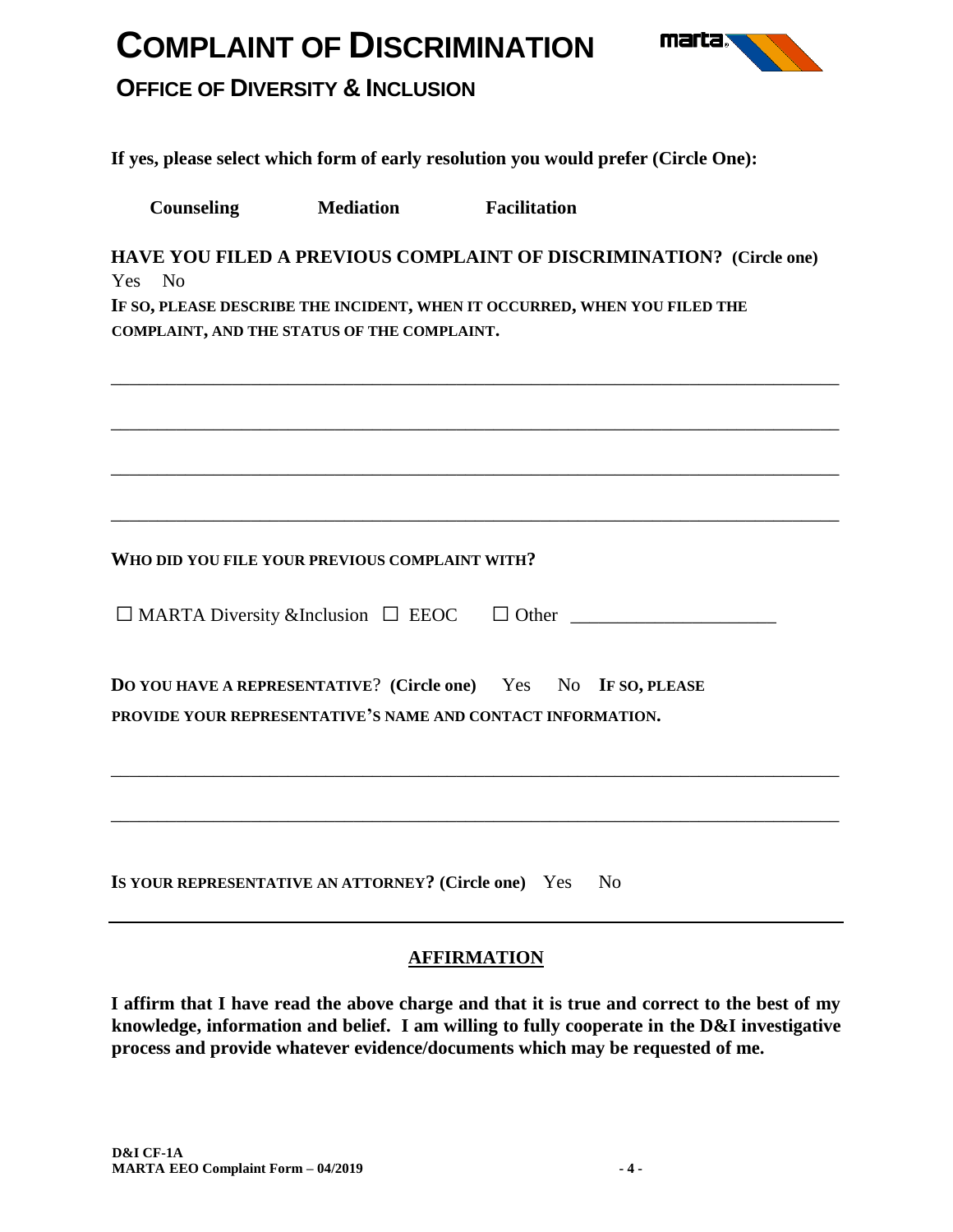

## **OFFICE OF DIVERSITY & INCLUSION**

**Also, I acknowledge my obligation to immediately notify the Office of Diversity and Inclusion of any changes relative to my contact information (e.g. address, telephone numbers, e-mail address) during the investigative period.** 

**Signature** Date **Date** 

#### **NOTICE CONCERNING YOUR RIGHTS TO FILE A COMPLAINT WITH A CIVIL RIGHTS ENFORCEMENT AGENCY**

Any employee or applicant for employment who believes he or she has experienced discrimination has a right to file a formal complaint with a federal civil rights enforcement agency. *A person does not give up this right when he or she files a complaint with the Metropolitan Atlanta Rapid Transit Authority (MARTA).*

**\_\_\_\_\_\_\_\_\_\_\_\_\_\_\_\_\_\_\_\_\_\_\_\_\_\_\_\_\_\_\_\_\_\_\_ \_\_\_\_\_\_\_\_\_\_\_\_\_\_\_\_\_** 

The following federal agency enforces laws against discrimination:

**U. S. Equal Employment Opportunity Commission (EEOC)**

**Sam Nunn Atlanta Federal Center 100 Alabama Street, SW, Suite 4R30 Atlanta, Georgia 30303 Phone: 1-800-669-4000 Fax: 1-800-669-6820**

#### **STATUTORY TIME PERIODS FOR THE TIMELY FILING OF CHARGES OF DISCRIMINATION (MEASURE FROM THE OCCURRENCE OF A DISCRIMINATORY ACTION):**

- 1. Complaint must be filed within 180 days of the matter alleged to be discriminatory.
- 2. MARTA Investigator has 90 days to complete the investigation and respond to all parties regarding the findings.